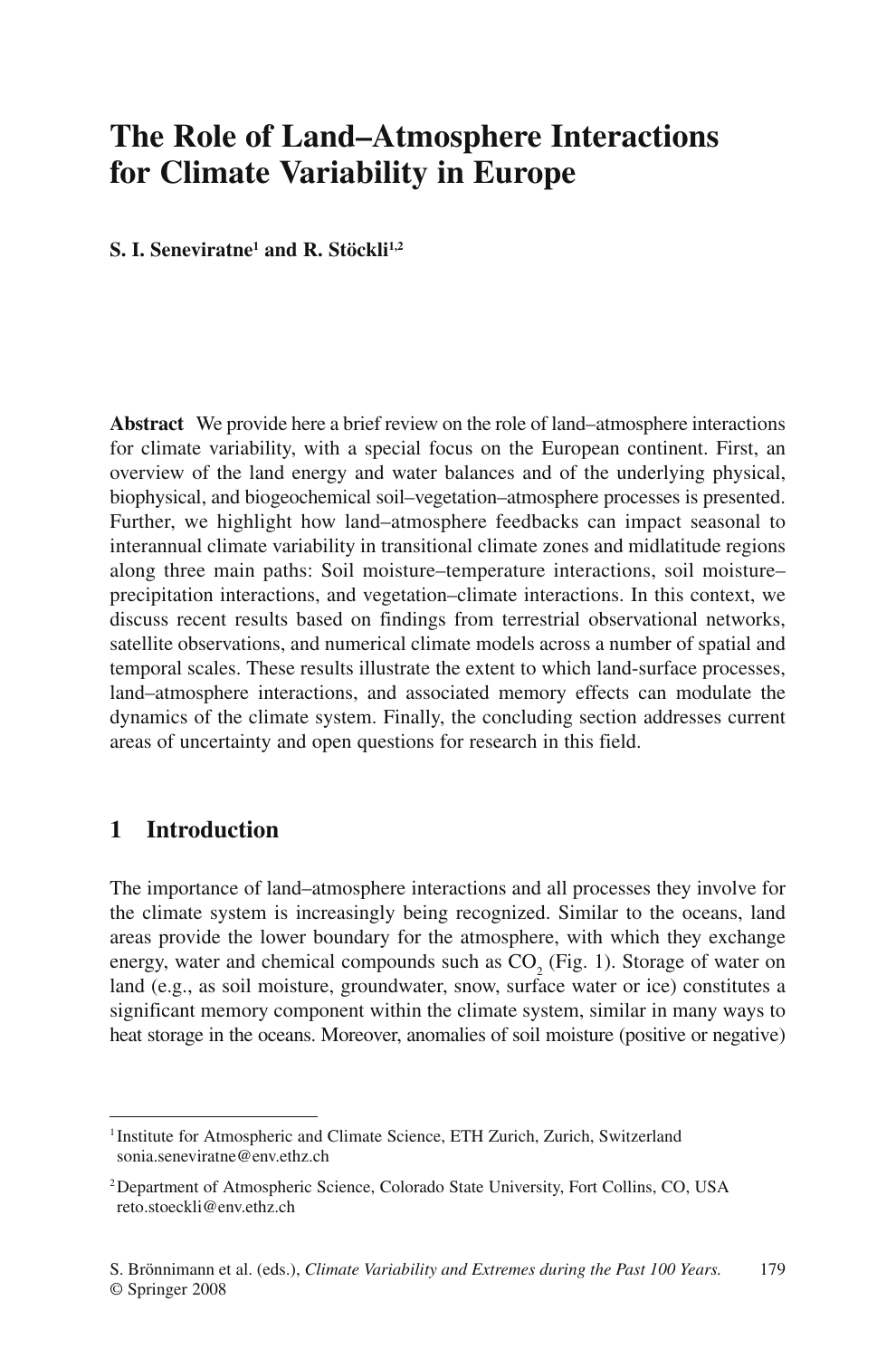

**Fig. 1** Land–atmosphere and oceans–atmosphere interactions.

have strong effects on the land energy and water balances in regions where evapotranspiration is limited by soil moisture availability. Consequently, also vegetation processes are critical in constraining the uptake of soil moisture for evapotranspiration.

While the role of land for climate variability has often been neglected in the past, recent studies have highlighted how land–atmosphere interactions can be critical in modulating variations in climate on a range of temporal (seasonal to centennial) and spatial (local to global) scales. In particular, the role of soil moisture for precipitation (e.g., Betts et al. 1996; Beljaars et al. 1996; Eltahir 1998; Schär et al. 1999; Betts 2004; Koster et al. 2004a) and temperature (e.g., Seneviratne et al. 2006a) in midlatitude and transitional climate zones has been highlighted in several investigations. Soil moisture is also an important memory component of the climate system (e.g., Koster and Suarez 2001; Seneviratne et al. 2006b) and thus a useful source of persistence for seasonal forecasting (e.g., Koster et al. 2004b; Ferranti and Viterbo 2006). Further relevant land–atmosphere interactions in the framework of climate change involve interactions with the carbon cycle and in particular links between  $CO_2$  assimilation and water use in plants (e.g., Field et al. 1995; Körner 2000; Gedney et al. 2006).

In this review, we focus more particularly on the role of land–atmosphere interactions for the seasonal-to-interannual variability of the European summer climate. However, land–atmosphere interactions have been shown to be relevant for several other regions and time scales. The recent Global Land-Atmosphere Climate Experiment (GLACE, Koster et al. 2004a, 2006) pinpointed that land–atmosphere interactions tend to be particularly important in transitional zones between dry and wet climates. For present climate, this applies, e.g., to the Great Plains of North America, the Sahel, equatorial Africa, and Northern India (Koster et al. 2004a), but also to the Mediterranean region (Seneviratne et al. 2006a). Moreover, these "hot spots" of land–atmosphere coupling are also inherently modified with shifts in climate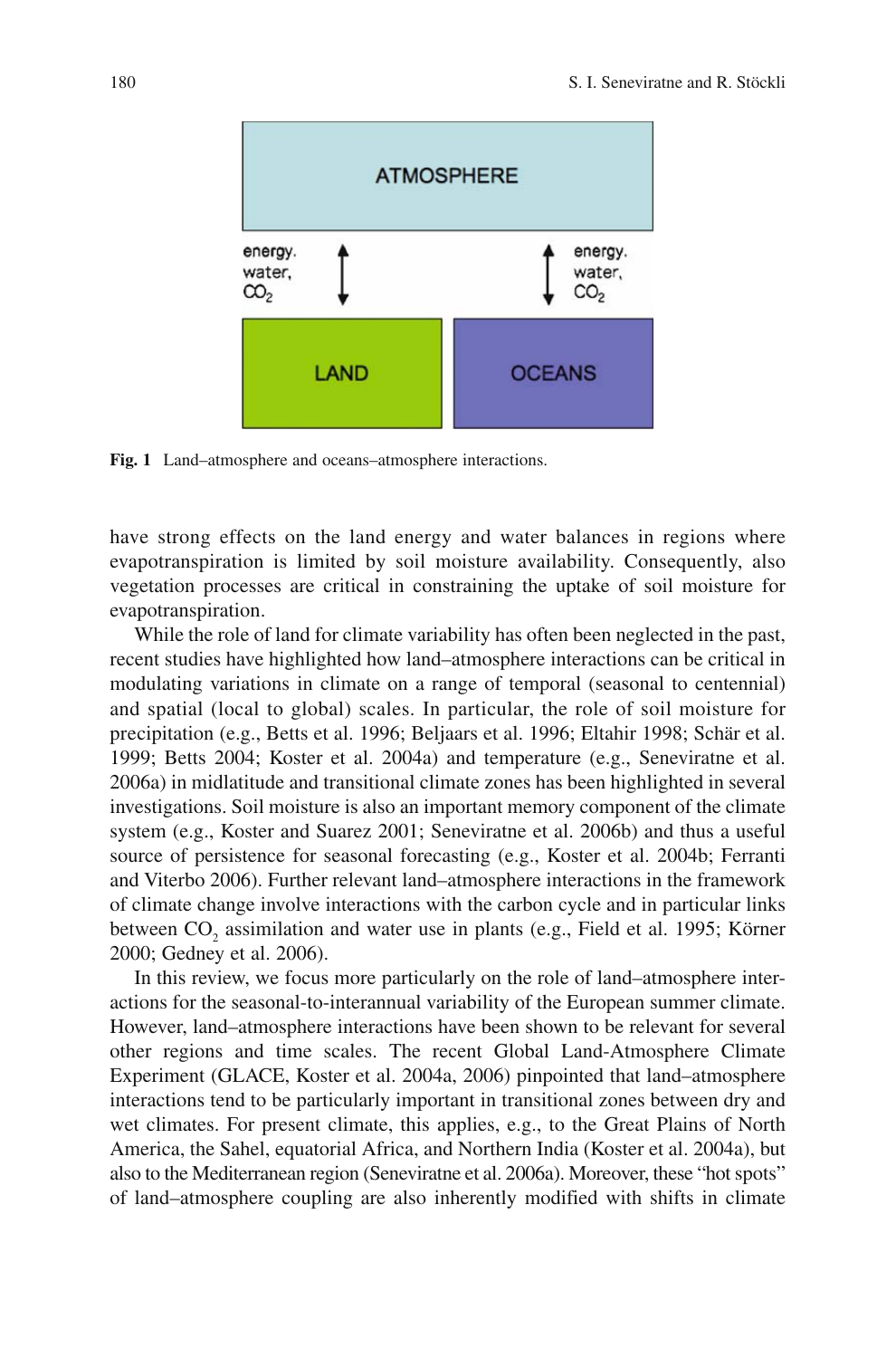regimes, for instance due to climate change (Seneviratne et al. 2006a). They can thus be displaced on longer time scales. Finally, long-term vegetation dynamics and human-induced land use changes can also interact with the rest of the climate system on decadal-to-centennial time scales (Cramer et al. 2001; Claussen et al. 2004; Pielke 2005). These longer-term feedbacks will not be treated in detail as part of the present review.

The structure of this chapter is as follows. Section 2 provides a short overview of the processes governing land energy and water balances, and of their interconnections; Sect. 3 presents soil moisture–temperature interactions; Sect. 4, soil moisture–precipitation interactions; and Sect. 5, vegetation–climate interactions. Finally, we present a summary and an outlook in Sect. 6.

#### **2 Land Energy and Water Balances**

The land energy balance for a surface soil layer (including possible snow or ice cover) can be expressed as:

$$
\frac{dH}{dt} = R_n - \lambda E - SH - G \tag{1}
$$

where dH/dt is the change of energy within the considered surface layer (e.g., temperature change, phase changes),  $R<sub>n</sub>$  is the net radiation,  $\lambda E$  is the latent heat flux (latent heat of vaporization λ times the evapotranspiration E), SH is the sensible heat flux and G is the ground heat flux to deeper layers (Fig. 2, left).

Similarly, the land water balance for a surface soil layer (including a possible snow or ice cover) is expressed as:

$$
\frac{dS}{dt} = P - E - R_s - R_g \tag{2}
$$

where dS/dt is the change of water content within the considered layer (e.g., changes in soil moisture, snow content, ice content, surface water, groundwater), P is the precipitation, E is the evapotranspiration,  $R_s$  is the surface runoff, and  $R_g$  is (depending on the soil depth considered) the drainage or groundwater runoff (Fig. 2, right).

Equations (1) and (2) show that the land energy and water balances are coupled through the evapotranspiration term. If soil moisture is lacking, then no evapotranspiration can take place and most of the incoming energy (net radiation) goes into sensible heat flux, thus strongly enhancing air temperature. Reversely, if water is available in ample supply (moist surface or water body), then a large amount of energy will be used for evapo(transpi)ration thus effecting a net cooling compared to dry surfaces. These effects are, however, only important in regions where soil moisture is the main controlling factor for evapotranspiration. In high-latitude regions, for instance, evapotranspiration is limited by net radiation and the length of the growing season.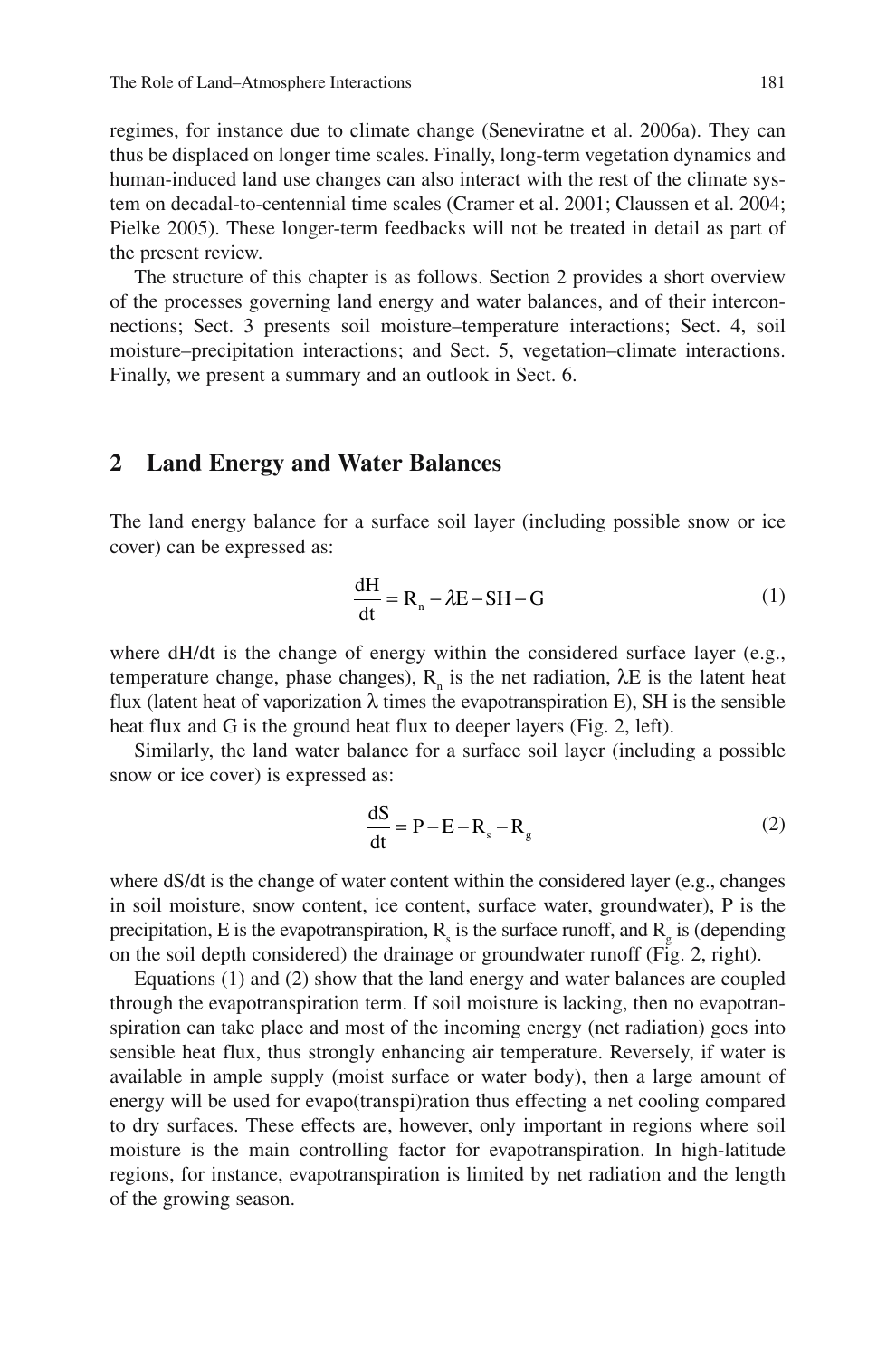

**Fig. 2** Land energy (left) and water (right) balances.



**Fig. 3** Monthly net radiation  $(R_n)$ , latent heat flux ( $\lambda E$ ) and sensible heat flux (SH) during 2004 at three CarboEurope flux tower sites covering a wide range of climate zones: Vielsalm, Belgium (temperate mixed forest, Aubinet et al. 2001); Castelporziano, Italy (summer-dry Mediterranean evergreen forest, Reichstein et al. 2002); and Kaamanen, Finland (Arctic tundra, Aurela et al. 2002). Fluxes were averaged from the original Level 2 CarboEurope data set.

Surface energy and water exchanges can for instance be analyzed from flux tower measurements provided by CarboEurope (http://www.carboeurope.org/). As an example, we display in Fig. 3 surface fluxes from three sites encompassing a wide range of climate zones: Vielsalm, Belgium (temperate mixed forest); Castelporziano, Italy (summer-dry Mediterranean evergreen forest); and Kaamanen, Finland (Arctic tundra). The temperate forest (left) has a well-balanced distribution between the monthly λE and SH fluxes. At the Mediterranean site (middle), lack of precipitation resulting in low soil moisture severely constrains vegetation activity; this limits the λE flux, thus inducing an enhanced SH flux. The arctic Tundra site's (right) seasonal courses of SH and  $\lambda$ E are controlled by the short growing season and the low magnitude of available energy  $R_{n}$ .

Finally, the land energy and water balances are themselves linked with the terrestrial carbon as carbon assimilation and evapotranspiration are tightly coupled. These aspects will be discussed in more detail in Sect. 5.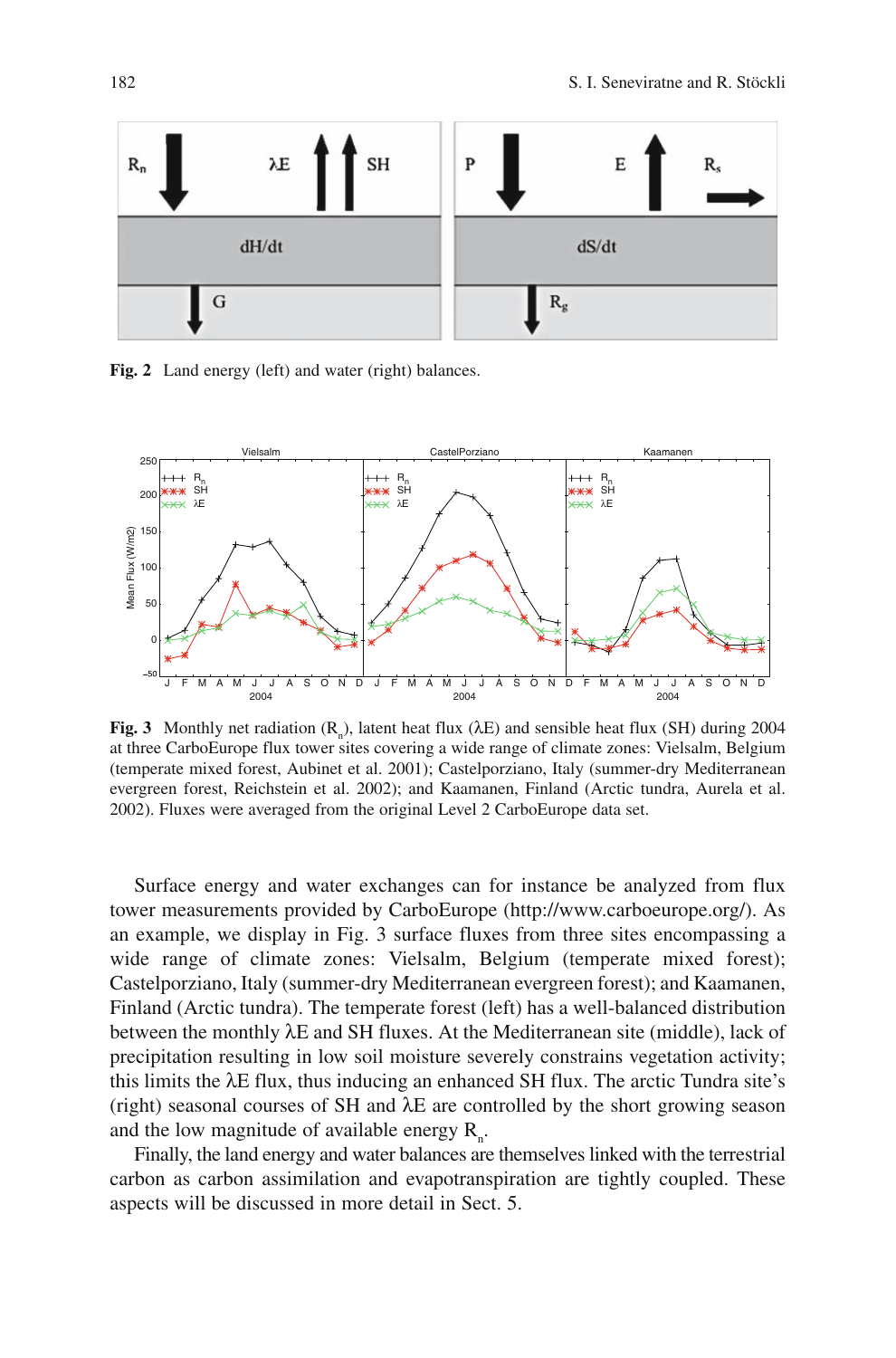#### **3 Soil Moisture–Temperature Interactions**

The main mechanism by which soil moisture can impact air temperature has been discussed in the previous section. Namely, soil moisture exerts a strong control on the partitioning of incoming surface energy (net radiation) in the latent and sensible heat fluxes in any region where it is the limiting factor for evapotranspiration. The fact that these regions are often transitional zones between dry and wet climates (e.g., Koster et al. 2004a) can be understood in the following way: In constantly wet regions, soil moisture is not a limiting factor for evapotranspiration and thus will not have a strong impact on the land energy balance; in constantly dry regions (deserts), there is too little soil moisture to allow significant evapotranspiration, independent of the season or of interannual variations in further climate variables. However, in regions where soil moisture can vary seasonally and interannually between dry and wet conditions, it will necessarily be an important factor impacting temperature variability.

For Europe, Seneviratne et al. (2006a) recently investigated how land–atmosphere coupling impacts summer temperature variability in present- and futureclimate Regional Climate Model (RCM) simulations. For present climate, land–atmosphere coupling is found to have a significant impact in the Mediterranean region, where ca. 60% of the simulated interannual variability of summer temperature is due to interannual variations in soil moisture content (Fig. 4). Observational evidence for a link between spring precipitation deficits and summer temperature in the Mediterranean region for present climate (Della-Marta et al. 2007) lends support to these modeling results. Interestingly, the GLACE study (Koster et al. 2004a, 2006) did not identify a strong impact of soil moisture for temperature or precipitation in this region. This may be due to the setup of this study, for instance, because the impact of interannual variations in sea surface temperatures was not considered (see also discussion in Seneviratne et al. 2006a).

In future climate, the same study finds strong soil moisture–temperature coupling in most of Central and Eastern Europe (Fig. 5). This is due to a gradual shift of climatic regimes within the continent, whereby the transitional climate zone is shifted northward from the Mediterranean region to Central and Eastern Europe. This shift also appears responsible for the very large increase in summer temperature variability projected in this region (e.g., Schär et al. 2004). A further analysis of the correlation between evapotranspiration and temperature (which can be seen as an indirect measure of coupling) in the RCM experiments and in Global Climate Model (GCM) simulations from the Intergovernmental Panel on Climate Change (IPCC) 4th Assessment Report (AR4) confirmed this result (Seneviratne et al. 2006a).

#### **4 Soil Moisture–Precipitation Interactions**

The possible existence of strong soil moisture–precipitation feedbacks has been the topic of several investigations, based either on observations (e.g., Betts et al. 1996) or modeling studies (e.g., Beljaars et al. 1996; Schär et al. 1999; Pal and Eltahir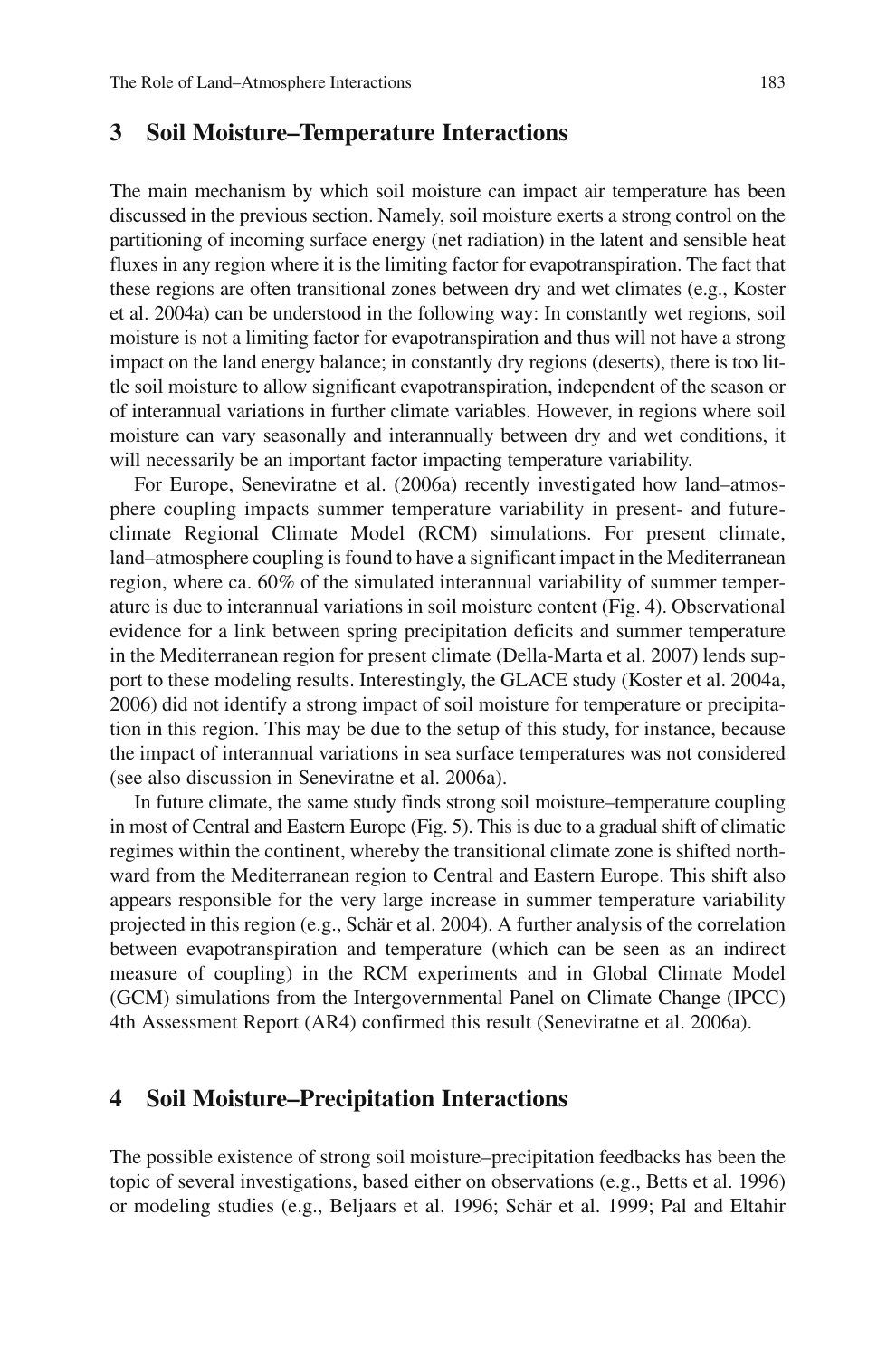

**Fig. 4** Impact of land–atmosphere coupling for interannual summer (JJA) temperature variability in simulations for the time period 1970–1989. (Top) Standard deviation of the JJA 2 m temperature in the "coupled" (left) and "uncoupled" (right) experiment (K). (Bottom) Percentage of interannual JJA temperature variance due to land–atmosphere coupling (%) (from Seneviratne et al. 2006a).



**Fig. 5** Same as Fig. 4 for the time period 2080–2099 (from Seneviratne et al. 2006a).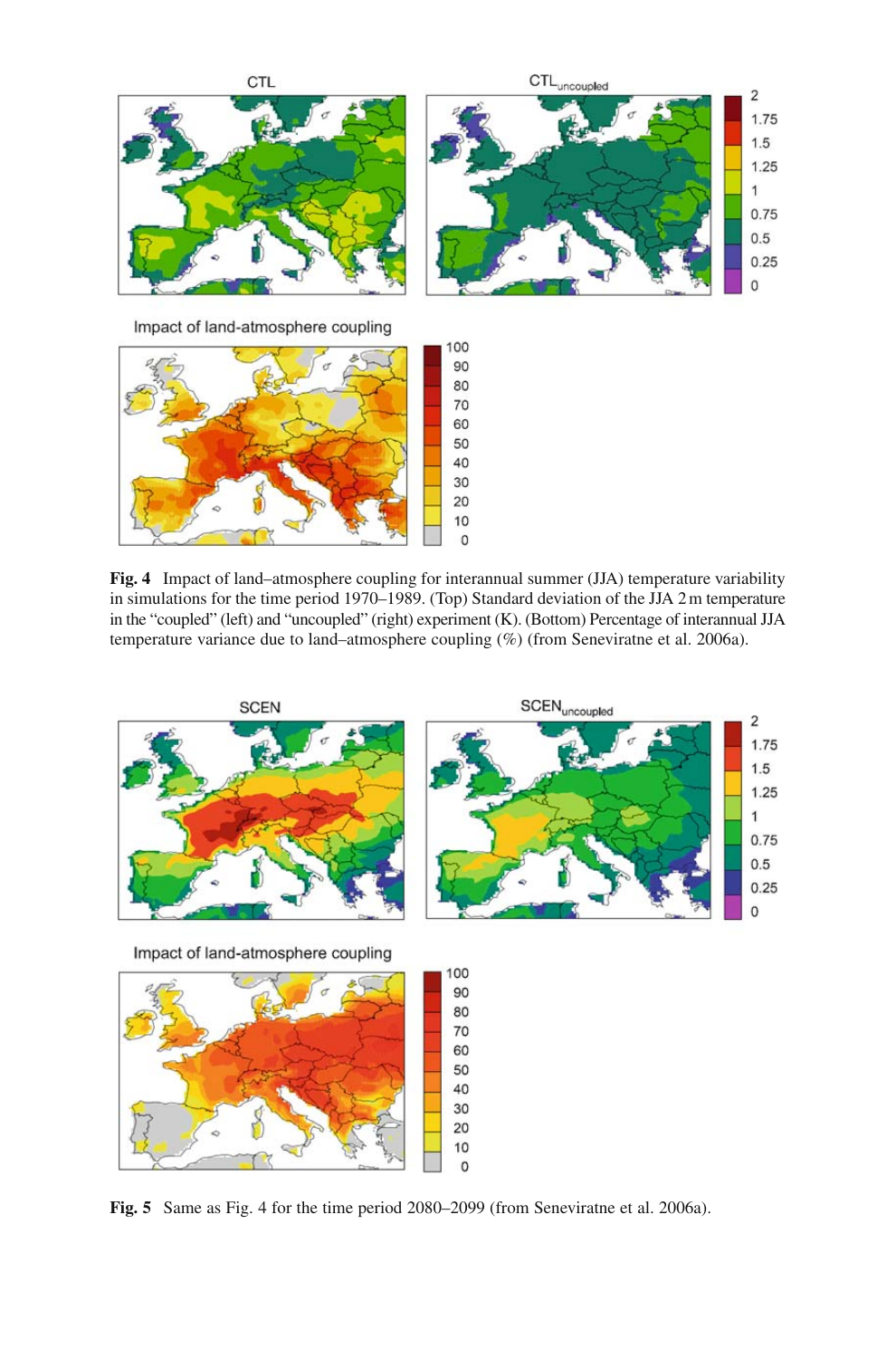2001; Koster et al. 2004a). The processes involved are more complex than a simple recycling mechanism by which additional moisture input from evapotranspiration to the atmosphere would lead automatically to additional precipitation. Rather, it appears that the suite of processes leading to a positive feedback loop between soil moisture content and subsequent precipitation involves modifications of the boundary layer structure and of the atmospheric stability profile (e.g., Eltahir 1998; Schär et al. 1999; Betts 2004).

As for temperature, soil moisture mostly appears to impact subsequent precipitation in transitional regions between dry and wet climate (Koster et al. 2004a). Again, this is due to the fact that soil moisture is not a limiting factor for evapotranspiration in wet climate, and that evapotranspiration is too limited in dry climate to significantly impact the regional climate system. For Europe, the GLACE study did not identify strong soil moisture–precipitation coupling (Koster et al. 2004a) in this region. However, as for soil moisture–temperature coupling, this could possibly be due to the setup of the numerical experiments (see preceding section). While investigations of possible soil moisture–precipitation coupling from observations is difficult in Europe due to the lack of soil moisture observations, modeling studies did find some impact of soil moisture for subsequent precipitation (e.g., Schär et al. 1999; Fischer et al. 2007). For instance, Schär et al. (1999) investigated the impact of initial soil moisture in 2-month-long RCM simulations for the months of July 1990 and July 1993. Their findings suggest that soil moisture anomalies can have strong impact on subsequent precipitation in Spain, France and Central Europe (Fig. 6). Soil moisture–precipitation feedbacks also appear relevant for future increases in precipitation variability in Europe, mostly in the Alpine region (Seneviratne et al. 2006a).



**Fig. 6** Impact of initial soil moisture content on subsequent precipitation in various European regions (SP: Spain, FR: France, CE: Central Europe, AT: Atlantic, MS: Mediterranean Sea). Displayed is the simulated total precipitation in month-long regional climate model experiments for July 1990 and 1993, as function of the factor applied to the initial moisture content (from Schär et al. 1999. Copyright AMS).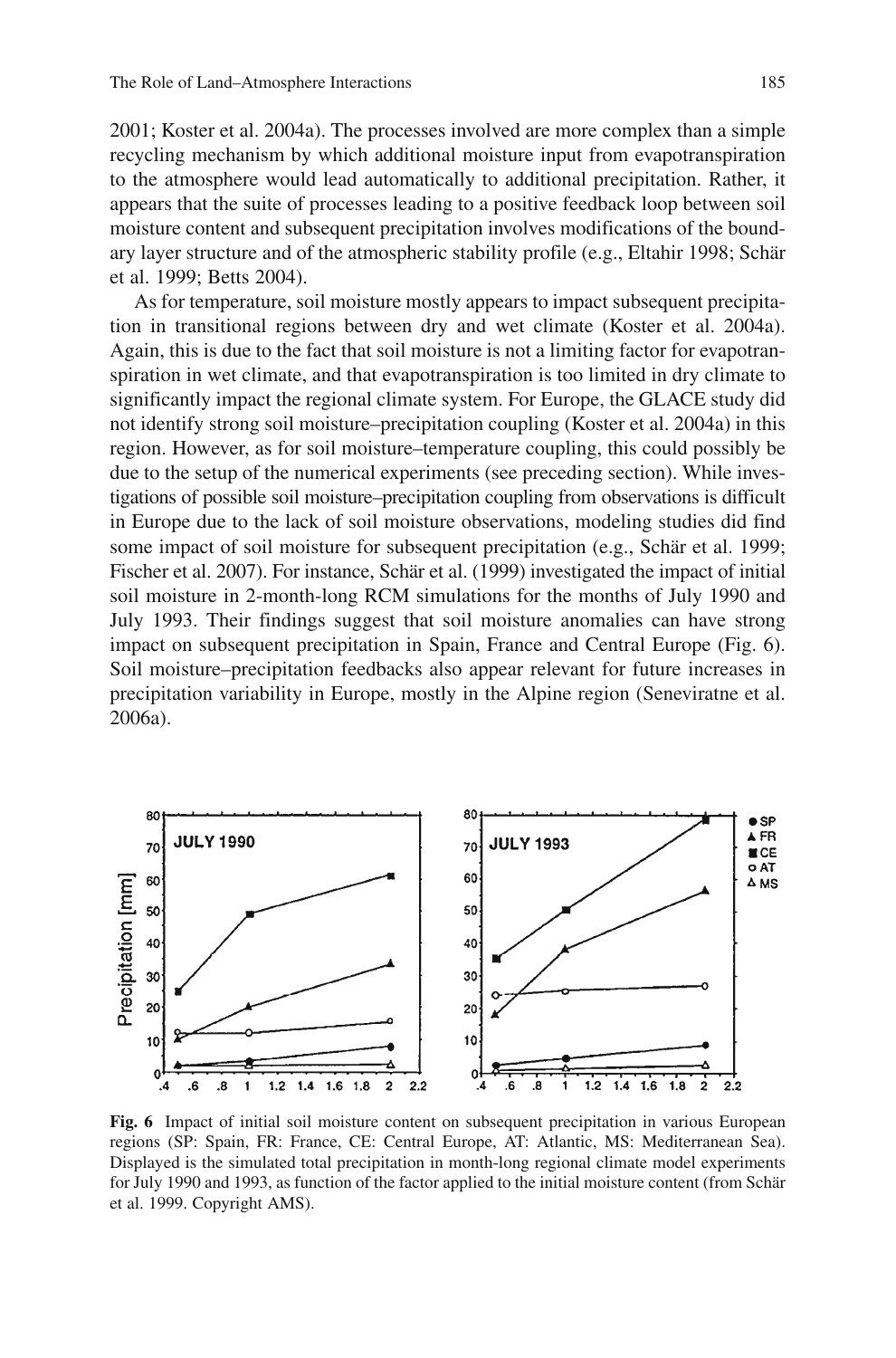#### **5 Vegetation–Climate Interactions**

In vegetated landscape water flux from the soil to the atmosphere mostly occurs through leaf stomates during the growing season (Sellers et al. 1997; Bonan 2002) and to a lesser extent through soil evaporation. During photosynthesis plants open stomates to take up  $CO_2$ . This chemical process is primarily driven by the light energy but its rate depends on various environmental conditions and the plant's biophysical and biochemical state. While stomates are open, water leaks from the saturated leaf interior (Farquhar et al. 1980; Ball et al. 1987) and has to be redrawn from the soil through the plant's root system in order to avoid dessication. Thus, evapotranspiration from vegetated surfaces occurs mostly as a by-product of photosynthesis and is constrained by this process. Sunlight, soil moisture, atmospheric vapor pressure, temperature and carbon dioxide concentration are the main physical environmental regulators for photosynthesis (Dickinson 2001), but it is also modulated by a number of biotic and abiotic factors such as tree age, nutrient availability, pests and the phenological state of the plant.

Hence, while vegetation cover, plant growth and photosynthesis are obviously strongly constrained by regional climate, they can also have a significant impact on climate on seasonal to interannual time scales. Many observational and modeling studies document such effects in Europe. For instance, in a study for the summer 2003 heat wave in France, Zaitchik et al. (2006) show how air temperature can be sensitive to vegetation cover in this region: Using satellite data, they identify that temperature differences between August 10, 2003 (at the peak of the heat wave) and a normal August day in 2000 (August 1, 2000) are much higher over pasture/active crops (+20 $\degree$ C) than forest (+1 $\degree$ C) areas. This complex spatial pattern is even more evident in Fig. 7 where the highest anomalies of MODIS radiative land surface temperatures for summer 2003 are concentrated in the predominantly agricultural areas of central France.

A better resilience of the forest areas to the heat wave conditions similarly shows up in Normalized Difference Vegetation Index (NDVI) measurements (a measure for vegetation activity): For the pasture/active crops areas, NDVI on August 10, 2003 corresponds to 50% of the value in 2000, while forested areas show no differences (Zaitchik et al. 2006). Ciais et al. (2005) found that in general drought-tolerant ecosystems in the Mediterranean had a lower response to the unusual 2003 conditions than more drought-susceptible temperate vegetation in central Europe. A complex pattern of impacts was seen for Alpine ecosystems (Jolly et al. 2005): Longergrowing seasons were observed at high elevations due to a longer snow-free period while lower elevations were experiencing a shorter growing due to temperature and moisture stress.

These temporal variations in vegetation greenness feed back on the hydrological cycle over land through modifications of the surface heat, water (Guillevic et al. 2002) and carbon balances (Schaefer et al. 2005). Start and length of the growing season over Europe derived from 20 years of NDVI data reveal a significant interannual variability in European phenology (Stöckli and Vidale 2004; Studer et al.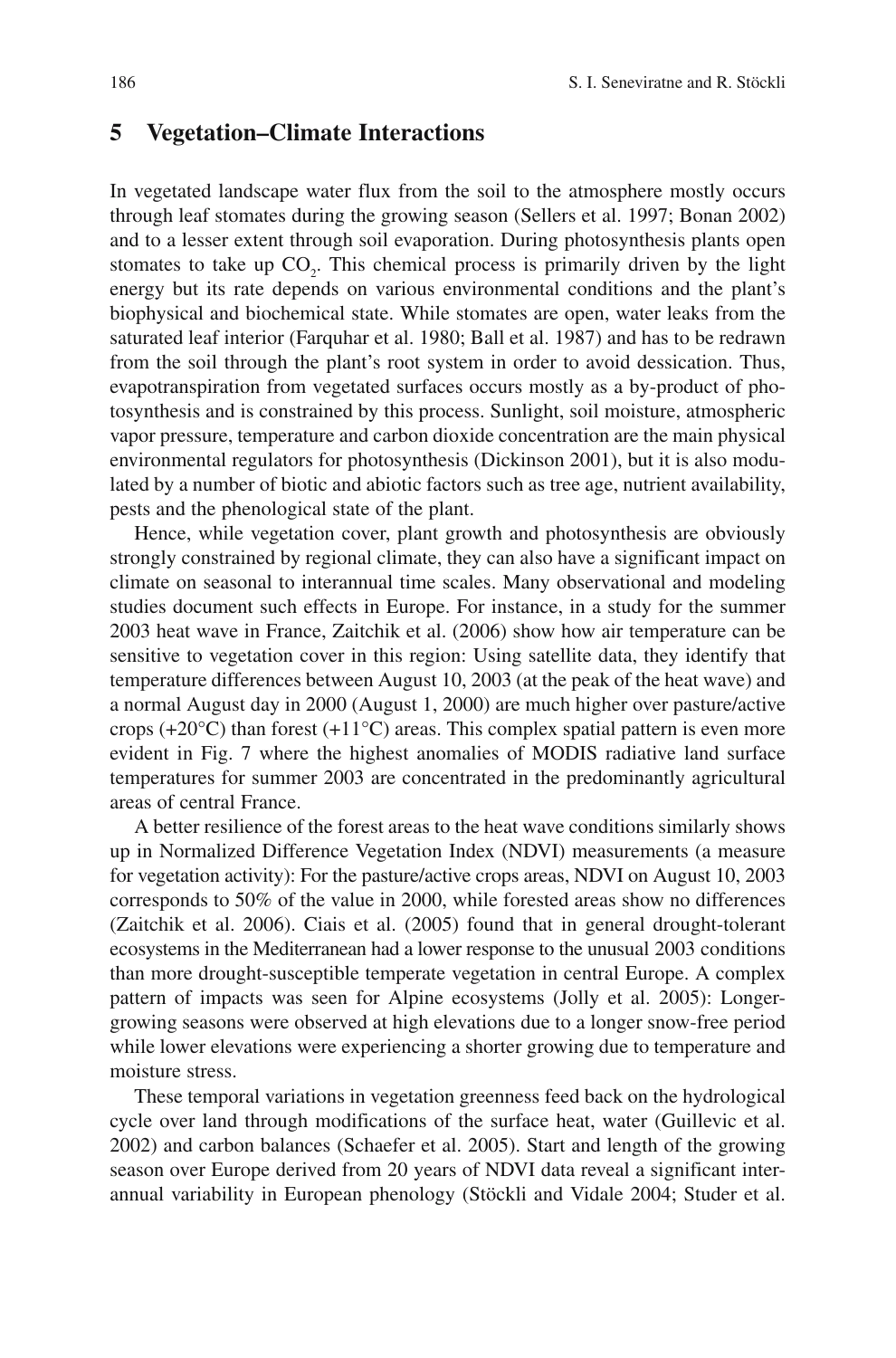

**Fig. 7** MODIS (MODerate resolution Imaging Spectroradiometer) radiative land surface temperature (LST) anomaly over Europe for 2003: LST difference (all cloud-free pixels during July 20–August 20) for the years 2000, 2001, 2002, 2004, 2005 and 2006 subtracted from 2003. (Visualization by R. Stöckli as published in Allen and Lord 2004 but with updated data from 2005, 2006).

2007). These patterns of vegetation phenological states act in concert with climatic drivers such as temperature and precipitation (Los et al. 2001; Zhang et al. 2004). Accounting for interannual variability of phenology in numerical weather prediction (Chapeaux et al. 2000) and climate modeling (Bounoua et al. 2000; Lu and Shuttleworth 2002) results in differences of up to 0.9 K in air temperature in Mediterranean and Central Europe and can modify precipitation rates up to 9 mm/ month in northern latitudes.

Climate change might further alter these vegetation–climate feedback processes. Twentieth-century warming already resulted in earlier springs and generally longer growing seasons over Europe (Menzel 2000; Defila and Clot 2001; Studer et al. 2005; Menzel et al. 2007). These trends are likely linked to increases in temperature and decreases in snow duration in temperate and alpine ecosystems during the last century. Furthermore, higher atmospheric  $CO_2$  levels can possibly lead to enhanced water-use efficiency in plants (e.g., Field et al. 1995). In a recent modeling study,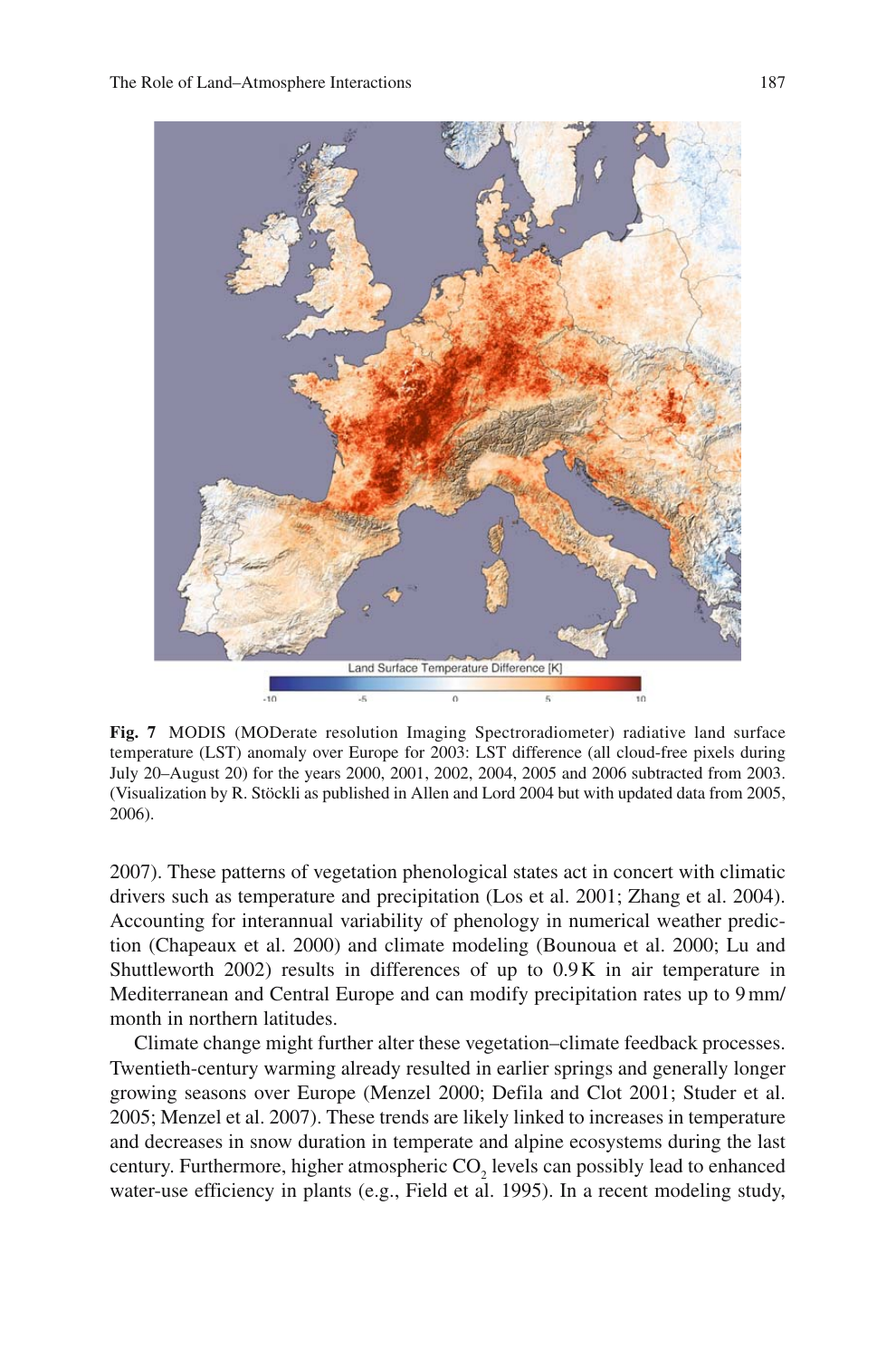Gedney et al. (2006) suggest for instance that observed positive runoff trends during the 20th century may be due to this effect. Also ground observations of  $CO_2$ enriched trees document such water saving effects, though the absolute response is highly species dependent (Leuzinger et al. 2005).

Reversely, potential future modifications of the hydrological cycle, such as more frequent drought conditions, could also have an impact on the carbon cycle. In their study for the 2003 heat wave, Ciais et al. (2005) performed a thorough analysis of 15 CarboEurope tower sites, and found that 2003 switched Central Europe from a net carbon sink to a net carbon source. Gross Primary Production (GPP, i.e., the carbon uptake of plants during photosynthesis) decreased by 30% as a result of rainfall deficit and heat. Despite the high soil temperatures, the carbon loss through ecosystem respiration also decreased slightly, heterotrophic decomposition being inhibited by the prevailing dry soil conditions. A decreased vegetation carbon sink would ultimately result in a further enhancement of atmospheric  $CO<sub>2</sub>$  concentrations and consequent impacts on the climate system. Finally, direct  $CO<sub>2</sub>$  effects on carbon assimilation may also be possible (enhanced carbon assimilation in enhanced  $CO_2$  conditions), though these may be more limited than previously assumed (Körner et al. 2005).

### **6 Conclusions and Outlook**

We have seen in this review that the interactions between land and the atmosphere are manifold and can impact climate variability along various paths. We have focused here only on Europe and on seasonal-to-interannual climate variability, but land-atmosphere interactions can impact climate in many other regions (e.g., Koster et al. 2004a) and on a much wider range of temporal scales (Claussen et al. 2004).

While the study of land–atmosphere interactions offers promising perspectives for future research, there are also some open issues impeding progress in this field. The main limitation is the lack of ground observations of key variables such as soil moisture or evapotranspiration. The Global Soil Moisture Data Bank (Robock et al. 2000) provides access to soil moisture observations from several measurement networks around the globe, but data is lacking in many regions and in particular in Europe. The Fluxnet network (Baldocchi et al. 2001) provides flux measurements of energy, water (evapotranspiration) and  $CO_2$  around the world, and especially in Europe (through CarboEurope). Some studies have shown the usefulness of these measurements for the process-based assessment of climate models (Stöckli and Vidale 2005; Teuling et al. 2006). Nonetheless, for certain applications the data set lacks spatial and temporal continuity.

In this light, approaches that allow to obtain indirect estimates of relevant land surface quantities such as soil moisture or evapotranspiration are very promising and could significantly advance research in this field. For instance, combined atmospheric–terrestrial water balance estimates using reanalysis data and runoff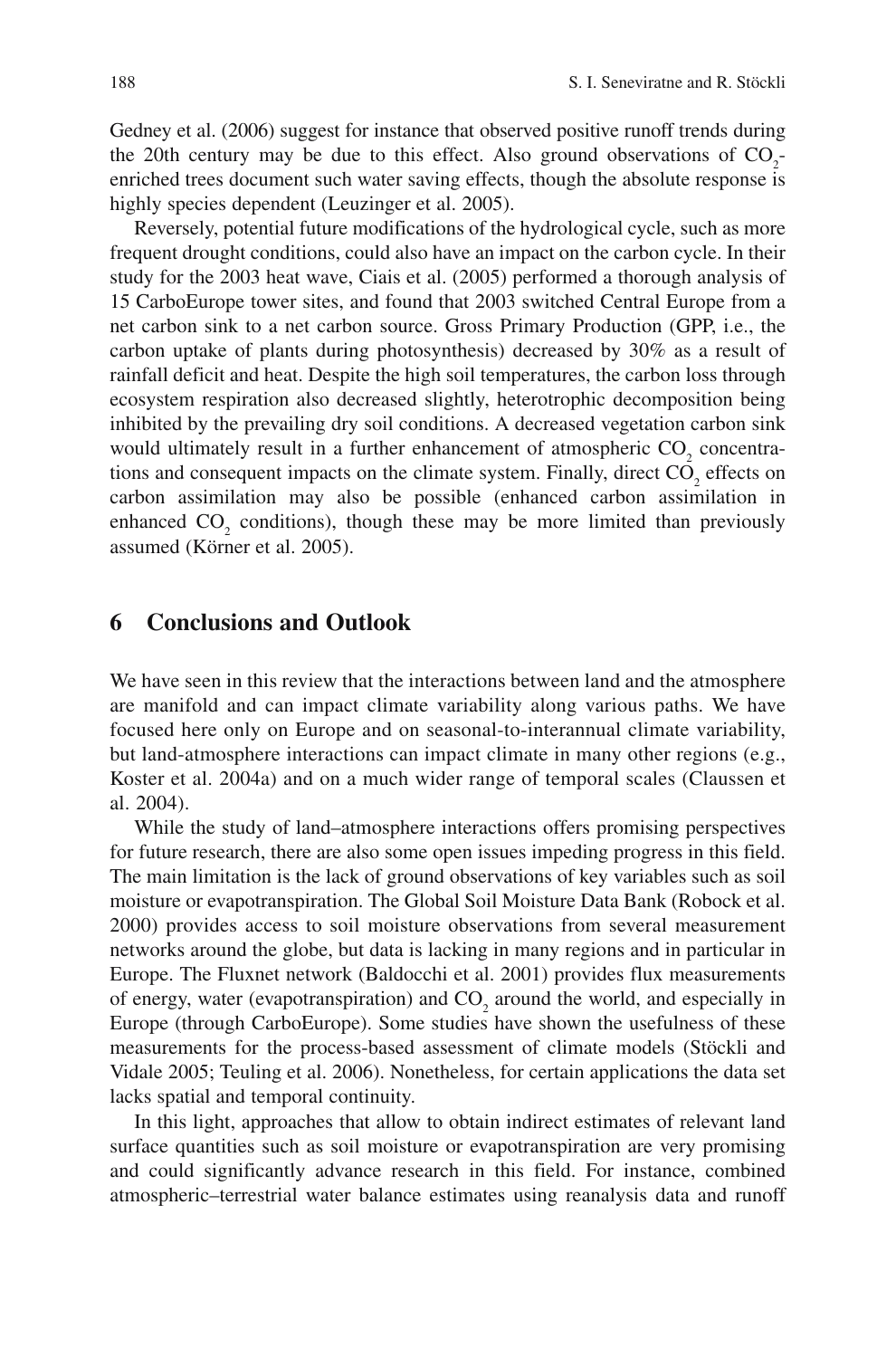observations (Seneviratne et al. 2004; Hirschi et al. 2006a) have been shown to provide useful information on basin-scale variations in terrestrial water storage and have been employed in several applications (e.g., Andersen et al. 2005; Hirschi et al. 2006b, 2007; Jacob et al. 2007; Seneviratne et al. 2006b; van den Hurk et al. 2005). Moreover, several satellite data products show some promising results such as the Gravity Recovery and Climate Experiment Mission (e.g., Tapley et al. 2004; Rodell et al. 2004a), microwave remote sensing products (e.g., Reichle and Koster 2005), and radiometrically derived biophysical vegetation products, e.g., land cover maps, NDVI or LAI (Tucker et al. 1985; Champeaux et al. 2000; Justice et al. 2002; Stöckli and Vidale 2004; Running et al. 2004). Finally, approaches combining observations and model data such as the Global Soil Wetness Project (Dirmeyer et al. 1999, 2002), the Global Land Data Assimilation System (Rodell et al. 2004b), and other land data assimilation products might ultimately help to obtain reliable global estimates of the relevant climate variables.

In the area of ecosystem fluxes and vegetation–climate interactions, improving our process-based understanding at different scales will require the integration of ground and space-based observational networks and numerical modeling initiatives, combined with the complementary collaboration of different research communities (Canadell et al. 2000; Running et al. 1999; Turner et al. 2004). For instance, bottom-up studies from flux towers allow ecosystem researchers to document the seasonal-tointerannual biospheric functioning in response to climate variability. They are valuable both for the development and the validation of empirical and process-based ecosystem models (Running et al. 1999; Stockli and Vidale 2005). These data sets have nonetheless some limitations, in terms of availability and consistency (Houghton 2003), as well as with regard to their applicability to regional-to-global scale processes. Inverse modeling through data assimilation can for instance provide effective means to generate regional flux estimates of the global hydrological and biogeochemical cycle based on a heterogeneous and incomplete distribution of local measurements (Gurney et al. 2002). By linking such top-down measurements with local-scale bottom-up ecosystem measurements, the mentioned scale gap can possibly be overcome (e.g., Denning et al. 2003).

In conclusion, the investigation of land–atmosphere interactions and their role for seasonal to interannual climate variability is a growing interdisciplinary research field offering significant promises for climate research. Land–atmosphere interactions are relevant for climate predictability on several time and spatial scales, and their better understanding could advance many climate applications important for society such as seasonal forecasting and climate-change modeling. Finally, we have shown that they are relevant in many ways for climate in Europe and should therefore be better investigated on this continent, especially in terms of improved soil moisture networks and the integrated analysis of the already existing models and data.

**Acknowledgments** We would like to acknowledge the CarboEurope site investigators Marc Aubinet, Mika Aurela, Bernard Heinesch, Tuomas Laurila, Dario Papale, and Riccardo Valentini for providing the flux tower measurements for Fig. 3.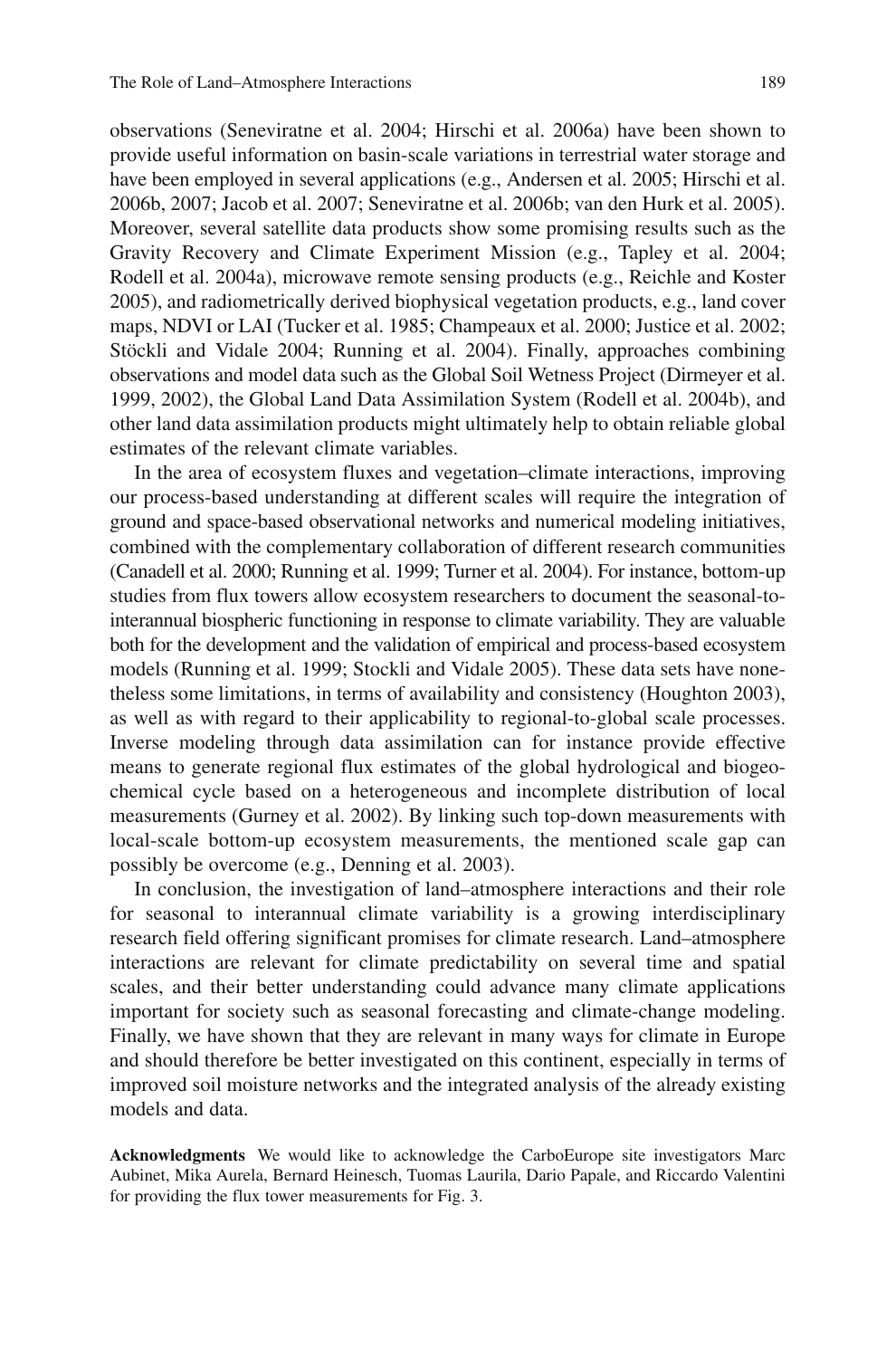#### **References**

- Allen, M. R. and R. Lord, 2004: Climate change: the spectre of liability. *Nature*, **432**, 551–552.
- Andersen, O. B., S. I. Seneviratne, J. Hinderer, and P. Viterbo, 2005: GRACE-derived terrestrial water storage depletion associated with the 2003 European heat wave. *Geophys. Res. Lett*., **32**, L18405, doi:10.1029/2005GL023574.
- Aubinet, M., B. Chermanne, M. Vandenhaute, B. Longdoz, M. Yernaux, and E. Laitat, 2001: Long term carbon dioxide exchange above a mixed forest in the Belgian ardennes, *Agr. Forest Meteorol*., **108**, 293–315.
- Aurela, M., T. Laurila, and J. P. Tuovinen, 2002: Annual CO2 balance of a subarctic fen in northern Europe: importance of the wintertime efflux. *J. Geophys. Res*., **107**, doi:10.1029/ 2002JD002055.
- Baldocchi, D. et al., 2001: FLUXNET: a new tool to study the temporal and spatial variability of ecosystem-scale carbon dioxide, water vapor, and energy flux densities. *B. Am. Meteorol. Soc*., **82**, 2415–2433.
- Beljaars, A. C. M., P. Viterbo, M. J. Miller, and A. K. Betts, 1996: The anomalous rainfall over the United States during July 1993: sensitivity to land surface parameterization and soil moisture. *Mon. Wea. Rev*., **124**, 362–383.
- Ball, J. T., I. E. Woodrow, and J. A. Berry, 1987: A model predicting stomatal conductance and its contribution to the control of photosynthesis under different environmental conditions. In: *Progress in Photosynthesis Research*, J. Biggins, ed., Nihjoff, Dordrecht, 221–224.
- Betts, A. K., J. H. Ball, A. C. M. Beljaars, M. J. Miller, and P. Viterbo, 1996: The land surfaceatmosphere interaction: a review based on observational and global modeling perspectives. *J. Geophys. Res*., **101**, 7209–7225.
- Betts, A. K., 2004: Understanding hydrometeorology using global models. *B. Am. Meteorol. Soc*., **85**, 1673–1688.
- Bonan, G. B., 2002: *Ecological Climatology*. Cambridge University Press, Cambridge.
- Bounoua, L., G. J. Collatz, S. O., Los, P. J. Sellers, D. A. Dazlich, C. J. Tucker, and D. A. Randall, 2000: Sensitivity of climate to changes in NDVI. *J. Climate*, **13**, 2277–2292.
- Champeaux, J.-L., D. Arcos, E. Bazile, D. Giard, J.-P. Goutorbe, F. Habets, J. Noilhan, and J.-L. Roujean, 2000: AHVRR-derived vegetation mapping over Western Europe for use in numerical weather prediction models. *Int. J. Remote Sens*., **21**, 1183–1199.
- Canadell, J. G., H. A. Mooney, D. D. Baldocchi, J. A. Berry, J. R. Ehleringer, C. B. Field, S. T. Gower, D. Y. Hollinger, J. E. Hunt, R. B. Jackson, S. W. Running, G. R. Shaver, W. Steffen, S. E. Trumbore, R. Valentini, and B. Y. Bond, 2000: Carbon metabolism of the terrestrial biosphere: a multitechnique approach for improved understanding. *Ecosystems*, **3**, 115–130.
- Ciais, P. et al., 2005: Europe-wide reduction in primary productivity caused by the heat and drought in 2003. *Nature*, **437**, 529–533.
- Claussen, M., P. M. Cox, X. Zeng, P. Viterbo, A. C. M. Beljaars, R. A. Betts, H.-J. Bolle, T. Chase, and R. Koster, 2004: The global climate. In: *Vegetation, Water, Humans and the Climate: A New Perspective on an Interactive System*, P. Kabat, M. Claussen, P. A. Dirmeyer, J. H. C. Gash, Guenni L. Bravo de, M. Meybeck, R. Pielke Sr, C. J. Vörösmarty, R. W. A. Hutjes, and S. Lütkemeier, eds., Springer, Berlin.
- Cramer, W., A. Bondeau, F. I. Woodward, I. C. Prentice, R. A. Betts, V. Brovkin, P. M. Cox, V. Fisher, J. A. Foley, A. D. Friend, C. Kucharik, M. R. Lomas, N. Ramankutty, S. Sitch, B. Smith, A. White, and C.Young-Molling, 2001: Global response of terrestrial ecosystem structure and function to  $CO_2$  and climate change: results from six dynamic global vegetation models. *Glob. Change Biol*., **7**, 357–373.
- Defila, C. and B. Clot, 2001: Phytophenological trends in Switzerland. *Int. J. Biometeorol*., **45**, 203–207.
- Della-Marta, P. M., J. Luterbacher, H. von Weissenfluh, E. Xoplaki, M. Brunet, and H. Wanner, 2007: Summer heat waves over western Europe 1880–2003, their relationship to large scale forcings and predictability. *Clim. Dyn*., **29**, 251–279.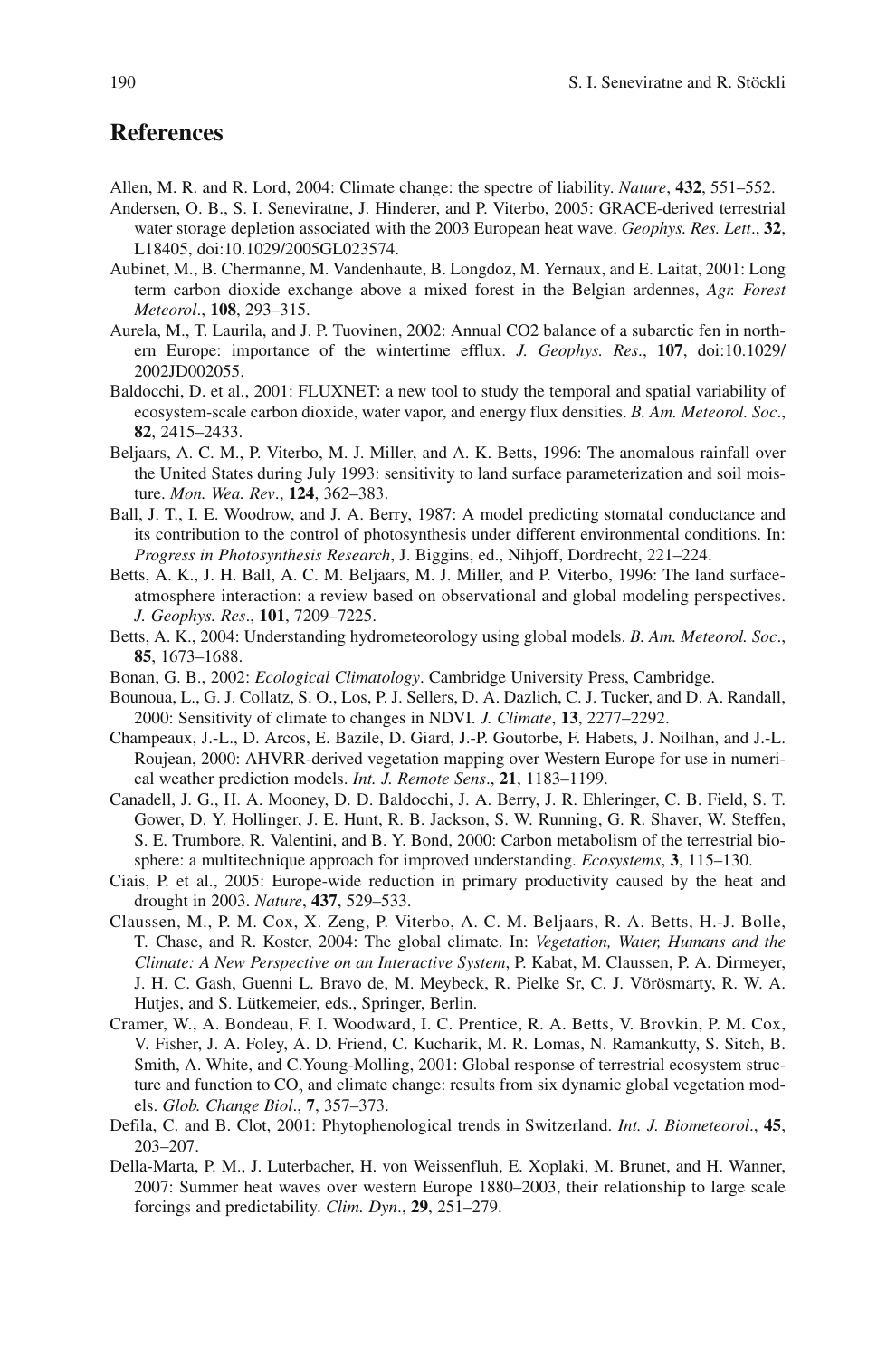- Denning, A. S., M. Nicholls, L. Prihodko, I. Baker, P. L. Vidale, K. Davis, and P. Bakwin, 2003: Simulated variations in atmospheric  $CO_2$  over a Wisconsin forest using a coupled ecosystematmosphere model. *Glob. Change Biol*., **9**, 1241–1250.
- Dickinson, R. E., 2001: Linking ground hydrology to ecosystems and carbon cycle in a climate model. In: *Present and Future of Modeling Global Environmental Change: Toward Integrated Modeling*, T. Matsuno and H. Kida, eds., TERRAPUB, 137–144.
- Dirmeyer, P. A., A. J. Dolman, and N. Sato, 1999: The pilot phase of the Global Soil Wetness Project. *Bull. Am. Meteorol. Soc*., **80**, 851–875.
- Dirmeyer, P. A., X. Gao, and T. Oki, 2002: GSWP-2: the second global soil wetness project science and implementation plan. *IGPO Publication Series 37*, International GEWEX Project Office.
- Eltahir, E. A. B., 1998: A soil moisture-rainfall feedback mechanism. 1. Theory and observations. *Water Res. Res*., **34**, 765–776.
- Farquhar, G. D., S. V. Caemmerer, and J. A. Berry, 1980: A biochemical-model of photosynthetic CO2 assimilation in leaves of C-3 species. *Planta*, **149**, 78–90.
- Ferranti, L. and P. Viterbo, 2006: Sensitivity to soil water initial conditions. *J. Climate*, **19**, 3659–3680.
- Field, C. B., R. B. Jackson, and H. A. Mooney, 1995: Stomatal responses to increased CO2 implications from the plant to the global scale. *Plant Cell and Environment*, **18**, 1214–1225.
- Fischer, E., S. I. Seneviratne, P. L. Vidale, D. Lüthi, and C. Schär, 2007: Soil moisture atmosphere interactions during the 2003 European summer heatwave. *J. Climate* (in press).
- Gedney, N., P. M. Cox, R. A. Betts, O. Boucher, C. Huntingford, and P. A. Stott, 2006: Detection of a direct carbon dioxide effect in continental river runoff records. *Nature*, **439**, 835–838.
- Guillevic, P., R. D. Koster, M. J. Suarez, L. Bounoua, G. J. Collatz, S. O. Los, and S. P. P. Mahanama, 2002: Influence of the interannual variability of vegetation on the surface energy balance – a global sensitivity study. *J. Hydrometeor*, **3**, 617–629.
- Gurney, K. R., R. M. Law, A. S. Denning, P. J. Rayner, D. Baker, P. Bousquet, L. Bruhwiler, Y. H. Chen, P. Ciais, S. Fan, I. Y. Fung, M. Gloor, M. Heimann, K. Higuchi, J. John, T. Maki, S. Maksyutov, K. Masarie, P. Peylin, M. Prather, B. C. Pak, J. Randerson, J. Sarmiento, S. Taguchi, T. Takahashi, and C. W. Yuen, 2002: Towards robust regional estimates of CO<sub>2</sub> sources and sinks using atmospheric transport models. *Nature*, **415**, 626–630.
- Hirschi, M., S. I. Seneviratne, and C. Schär, 2006a: Seasonal variations in terrestrial water storage for major mid-latitude river basins. *J. Hydrometeor*, **7**, 39–60.
- Hirschi, M., P. Viterbo, and S. I. Seneviratne, 2006b: Basin-scale water-balance estimates of terrestrial water storage from ECMWF operational forecast analysis data. *Geophys. Res. Lett*., **33**, L21401, doi:10.1029/2006GL027659.
- Hirschi, M., S. I. Seneviratne, S. Hagemann, and C. Schär, 2007: Analysis of seasonal terrestrial water storage variations in regional climate simulations over Europe. *J. Geophys. Res*. (in press).
- Houghton, R. A., 2003: Why are estimates of the terrestrial carbon balance so different? *Glob. Change Biol*., **9**, 500–509.
- Jacob, D., L. Barring, O. B. Christensen, J. H. Christensen, S. Hagemann, M. Hirschi, E. Kjellström, G. Lenderink, B. Rockel, C. Schär, S. I. Seneviratne, S. Somot, A. van Ulden, and B. van den Hurk, 2007: An inter-comparison of regional climate models for Europe: design of the experiments and model performance. *Clim. Change*, **81**(1), 31–52.
- Jolly, W. M., M. Dobberthin, N. E. Zimmermann, and M. Reichstein, 2005: Divergent vegetation growth responses to the 2003 heat wave in the Swiss alps. *Geophys. Res. Lett*., **32**, L18409, doi:10.1029/2005GL023252.
- Justice, C. O., J. R. G. Townshend, E. F. Vermote, E. Masuoka, R. E. Wolfe, N. Saleous, D. P. Roy, and J. T. Morisette, 2002: An overview of MODIS land data processing and product status. *Remote Sens. Environ*., **83**, 3–15.
- Körner, C., 2000: Biosphere responses to CO<sub>2</sub> enrichment. *Ecol. Appl.*, **10**, 1590–1619.
- Körner, C., R. Asshoff, O. Bignucolo, S. Hattenschwiler, S. G. Keel, S. Pelaez-Riedl, S. Pepin, R. T. W. Siegwolf, and G. Zotz, 2005: Carbon flux and growth in mature deciduous forest trees  $\alpha$  exposed to elevated  $CO_2$ . *Science*, **309**, 1360–1362.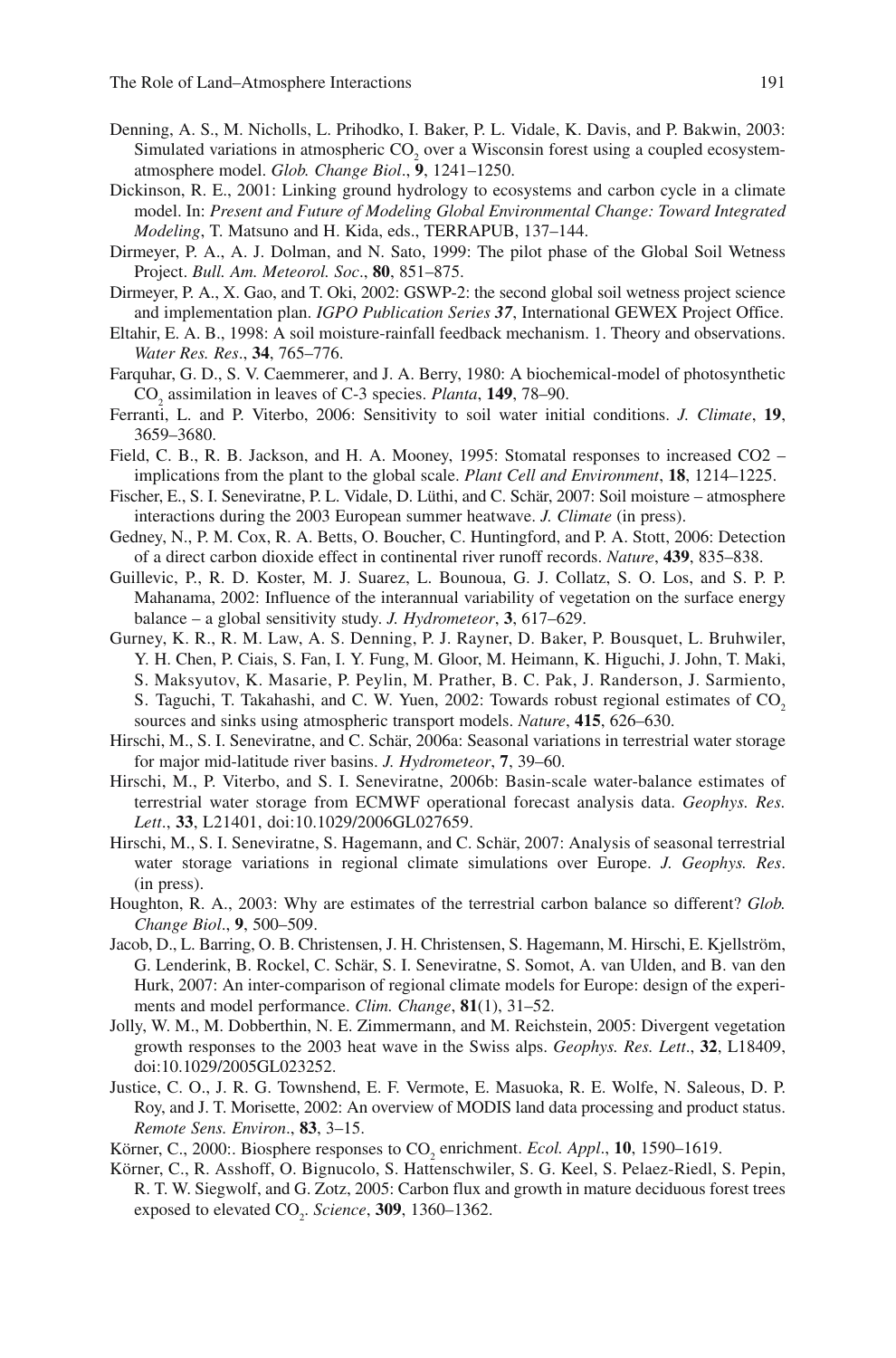- Koster, R. D. et al., 2006: GLACE: the Global Land atmosphere coupling experiment. Part 1. Overview. *J. Hydrometeor*., **7**, 590–610.
- Koster, R. D. et al., 2004a: Regions of strong coupling between soil moisture and precipitation. *Science*, **305**, 1138–1140.
- Koster, R. D., M. J. Suarez, P. Liu, U. Jambor, A. Berg, M. Kistler, R. Reichle, M. Rodell, and J. Famiglietti, 2004b: Realistic initialization of land surface states: impacts on subseasonal forecast skill. *J. Hydrometeor*., **5**, 1049–1063.
- Koster, R. D. and M. J. Suarez, 2001: Soil moisture memory in climate models. *J. Hydrometeor*., **2**, 558–570.
- Leuzinger, S., G. Zotz, R. Asshoff, and C. Körner, 2005: Responses of deciduous forest trees to severe drought in Central Europe. *Tree Physiology*, **25**, 641–650.
- Los, S. O., G. J. Collatz, L. Bounoua, P. J. Sellers, and C. J. Tucker, 2001: Global interannual variations in sea surface temperature and land surface vegetation, air temperature, and precipitation. *J. Climate*, **14**, 1535–1549.
- Lu, L. and W. J. Shuttleworth, 2002: Incorporating NDVI-derived LAI into the climate version of RAMS and its impacts on regional climate. *J. Hydrometeor*., **3**, 347–362.
- Menzel, A., 2000: Trends in phenological phases in Europe between 1951 and 1996. *Int. J. Biometeorol*., **44**, 76–81.
- Menzel, A., N. Estrella, and C. Schleip, 2007: *Climate Variability, Trends and the NAO As Assessed by Impacts on European Plant Phenology Across the 20th Century* (this volume).
- Pal, J. S. and E. A. B. Eltahir, 2001: Pathways relating soil moisture conditions to future summer rainfall within a model of the land-atmosphere system. *J. Climate*, **14**, 1227–1242.
- Pielke Sr, R. A., 2005: Land use and climate change. *Science*, **310**, 1625–1626.
- Reichle, R. H. and R. D. Koster, 2005: Global assimilation of satellite surface soil moisture retrievals into the NASA Catchment land surface model. *Geophys. Res. Lett*., **32**, L02404.
- Robock, A. et al., 2000: The global soil moisture data bank. *Bull. Am. Meteorol. Soc*., **81**, 1281–1299.
- Rodell, M., J. S. Famiglietti, J. Chen, S. I. Seneviratne, P. Viterbo, S. Holl, and C. R. Wilson, 2004a: Basin scale estimates of evapotranspiration using GRACE and other observations. *Geophys. Res. Lett*., **31**, L20504, doi:10.1029/2004GL020873.
- Rodell, M. et al., 2004b: The global land data assimilation system. *Bull. Am. Meteorol. Soc*., **85**, 381–394.
- Reichstein, M., J. D. Tenhunen, O. Roupsard, J. M. Ourcival, S. Rambal, F. Miglietta, A. Peressotti, M. Pecchiari, G. Tirone, and R. Valentini, 2002: Severe drought effects on ecosystem CO2 and H2O fluxes at three Mediterranean evergreen sites: revision of current hypotheses? *Global Change Biol*., **8**, 999–1017.
- Running, S. W., D. D. Baldocchi, D. P. Turner, S. T. Gower, P. S. Bakwin, and K. A. Hibbard, 1999: A global terrestrial monitoring network integrating tower fluxes, flask sampling, ecosystem modeling and EOS satellite data. *Remote Sens. Environ*., **70**, 108–127.
- Running, S. W., R. R. Nemani, F. A. Heinsch, M. S. Zhao, M. Reeves, and H. Hashimoto, 2004: A continuous satellite-derived measure of global terrestrial primary production. *Bioscience*, **54**, 547–560.
- Schaefer, K., A. S. Denning, and O. Leonard, 2005: The winter arctic oscillation, the timing of spring, and carbon fluxes in the northern hemisphere. *Global Biochemical Cycles*, **19**, doi:10.1029/2004GB002336.
- Schär, C., P. L. Vidale, D. Lüthi, C. Frei, C. Häberli, M. Liniger, and C. Appenzeller, 2004: The role of increasing temperature variability in European summer heat waves. *Nature,* **427**, 332–336.
- Schär, C., D. Lüthi, U. Beyerle, E. and Heise, 1999: The soil-precipitation feedback: a process study with a regional climate model. *J. Climate*, **12**, 722–741.
- Seneviratne, S. I., D. Lüthi, M. Litschi, and C. Schär,2006a: Land-atmosphere coupling and climate change in Europe. *Nature*, **443**, 205–209.
- Seneviratne, S. I., R. D. Koster, Z. Guo, P. A. Dirmeyer, E. Kowalczyk, D. Lawrence, P. Liu, C.-H. Lu, D. Mocko, K. W. Oleson, and D. Verseghy, 2006b: Soil moisture memory in AGCM